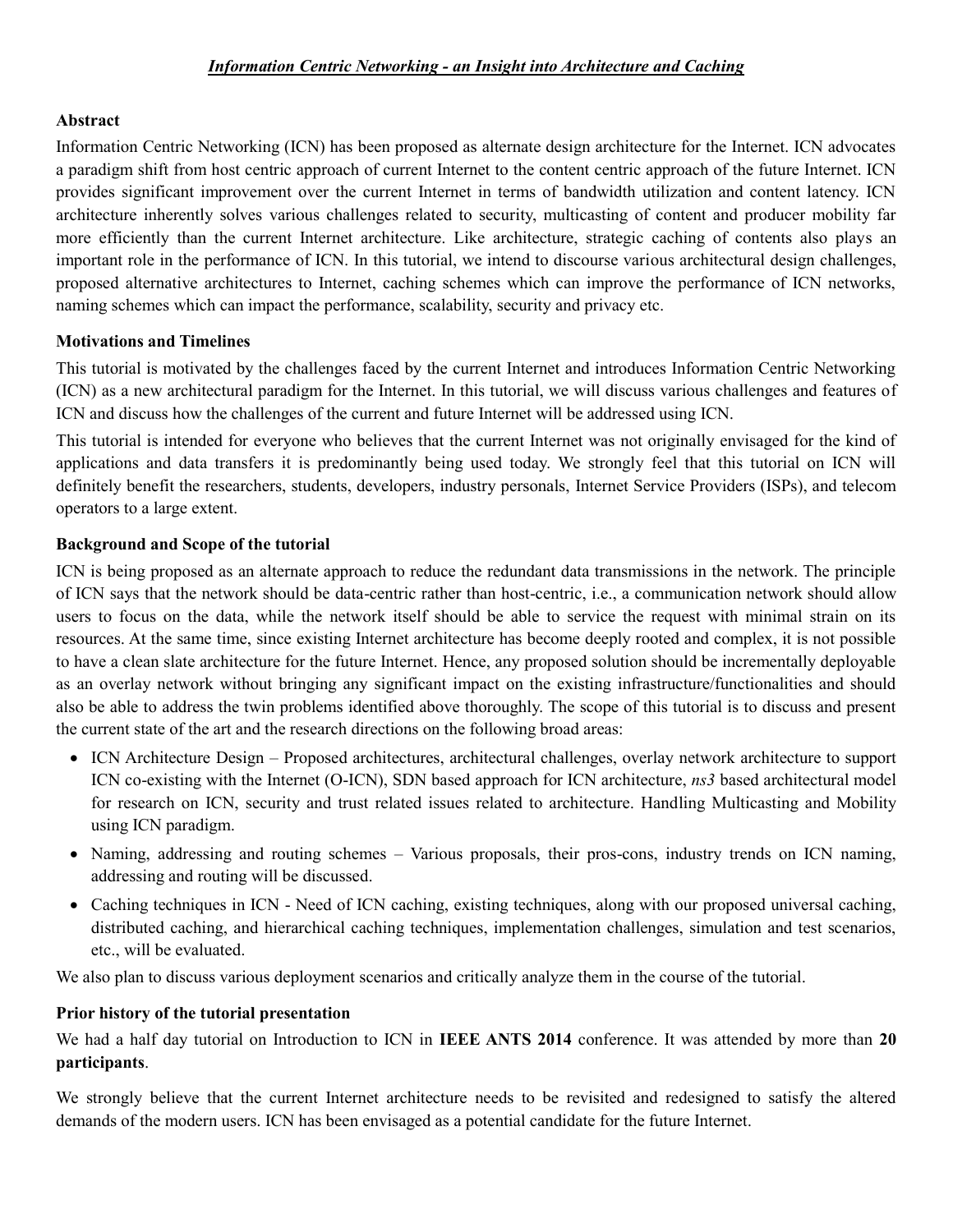#### **Topic to be covered and the duration**

We propose a **half-day tutorial** on ICN with a break-up as follows:

| 1. Introduction to the tutorial theme                                  | $20 \text{ min}$ |
|------------------------------------------------------------------------|------------------|
| 2. Challenges with ICN approach                                        | $20 \text{ min}$ |
| 3. Architecting $ICN$ – an overlay network design and other approaches | $40 \text{ min}$ |
| 4. Caching in ICN                                                      | $40 \text{ min}$ |
| 5. Naming in ICN                                                       | $30 \text{ min}$ |
| 6. Use cases                                                           | $20 \text{ min}$ |
| 7. Discussions/Way forward                                             | $20 \text{ min}$ |

#### **Short biography of the instructor**

**Anantha Simha -** Anantha, Member IEEE, is a Post Graduate in Electrical Engineering from IIT Madras, India and BE in Digital Electronics from University of Bangalore, India. He has 30+ years of experience in industry in the areas of microprocessor based hardware design, embedded protocol software, enterprise network design, network optimization, performance analysis, data center network design, Software Defined Networks (SDN), etc. For the last 20+ years he has been working with TCS. Currently he is heading the Networks Lab, Bangalore under CTO organization of Tata Consultancy Services (TCS). His current research interests includes: QoS in Networks, Scheduling, Self-Optimization, Large Scale Network Design, Cloud Computing, Software Defined Networks, ICN Architecture Design, Next Generation Networks etc. He has published many research papers in national and international conferences/seminars such as IEEE ICC, Globecom, NCC, ANTS, COMSNETS, PIMRC, CSNT, etc., and has filed several patents through TCS in the areas of communication networks. Anantha has presented in various technical events, and is actively involved in standardization activities through TSDSI (Indian SDO) and GISFI.

**Dr. Hemant Kumar Rath -** Hemant, Senior Member IEEE and IARCS, holds MTech (2004) and PhD (2009) from IIT Bombay, India (Communication Engineering) and BE in EL&TCE (1997) from VSSUT Burla, Sambalpur, Odisha. He has close to 15 years of experience in academics, research and industry. At present, Hemant is a Senior Scientist at TCS Networks Lab, Bangalore since Dec 2010. Hemant was also working as an Associate Professor at KIIT Bhubaneswar (2009-10), a premier academic institute in India, an Associate Manager (2000-02) in UACT (a joint collaboration of Usha Martin with IIT Madras) and Scientist (1998-2000) at CEERI Center, New Delhi. His current research interests include: QoS in Networks, LTE/WiMAX Scheduling, Self-Optimization, Propagation Model Design, M2M Communication, Cloud Computing, Information Centric Networks, Software Defined Networks, etc. He has published many research papers and presented many talks in national and international conferences/seminars such as IEEE Globecom, ICC, COMSNETS, NCC, PIMRC, ACM ICDCN, ITU-T, BWCI-COAI Workshop etc., and has filled several patents through TCS in the areas of communication and networks. Hemant has extensive knowledge and experience in network modeling, algorithm design, stability analysis, kernel level programming, simulations using Matlab, NS2, NS3, Qualnet etc. Hemant has also served as Industry Panel Speaker at ICC 2012 (Toronto), IEEE COMSNETS 2013 (Bangalore), ACM Sumo-CPS, etc. He has also served as PhD examiner at IITs, NITs and other Indian Universities and has also served as technical program committee members of international research workshops in the area of cyber physical systems such as ACM SUMO-CPS 2013, Networking Track of IEEE NCC 2013-15, IEEE COMSNETS 2013 etc. He is also participating in national and international standardization activities (IoT – GISFI, IoT – ITU-T, TSDSI and 3GPP) in the areas of networking and communications. Hemant is also actively involved in academics and is in the board of studies of several colleges in India.

**Dr. Samar Shailendra –** Samar, member IEEE, ComSoc and ACM, is working as Scientist in CTO Networks Lab, TCS Bangalore since Oct 2013. He is at the visiting faculty list of IIIT Bangalore and also serving as Vice Chair of M2M Work Group at TSDSI. He has more than 11 years of Industry and Academic experience in the areas of Wired and Wireless Networks. At TCS, he is currently working in the areas of Network Virtualization, Data Center Design, ICN design and architecture, Multipath transport etc. and is leading a team of researchers in these areas. Prior to joining TCS, he was pursuing his PhD at IIT Guwahati under the guidance of Prof. S. K. Bose and Prof. R. Bhattacharjee. Samar has also worked on Novell Audit and developed a product called Platform Agent at Novell Software. He was also part of architecture team of Finacle, a universal banking solution from Infosys. During 2002-05, Samar was into academics and served as faculty at JIIT Noida and MITS Rajasthan where he has taught undergraduate and postgraduate courses and guided several undergraduate and graduate thesis. Samar has obtained his M.Tech and B.Tech degrees from IIT Delhi and IET Lucknow respectively. Samar has published several papers in various reputed Journals and IEEE Conferences such as IEEE